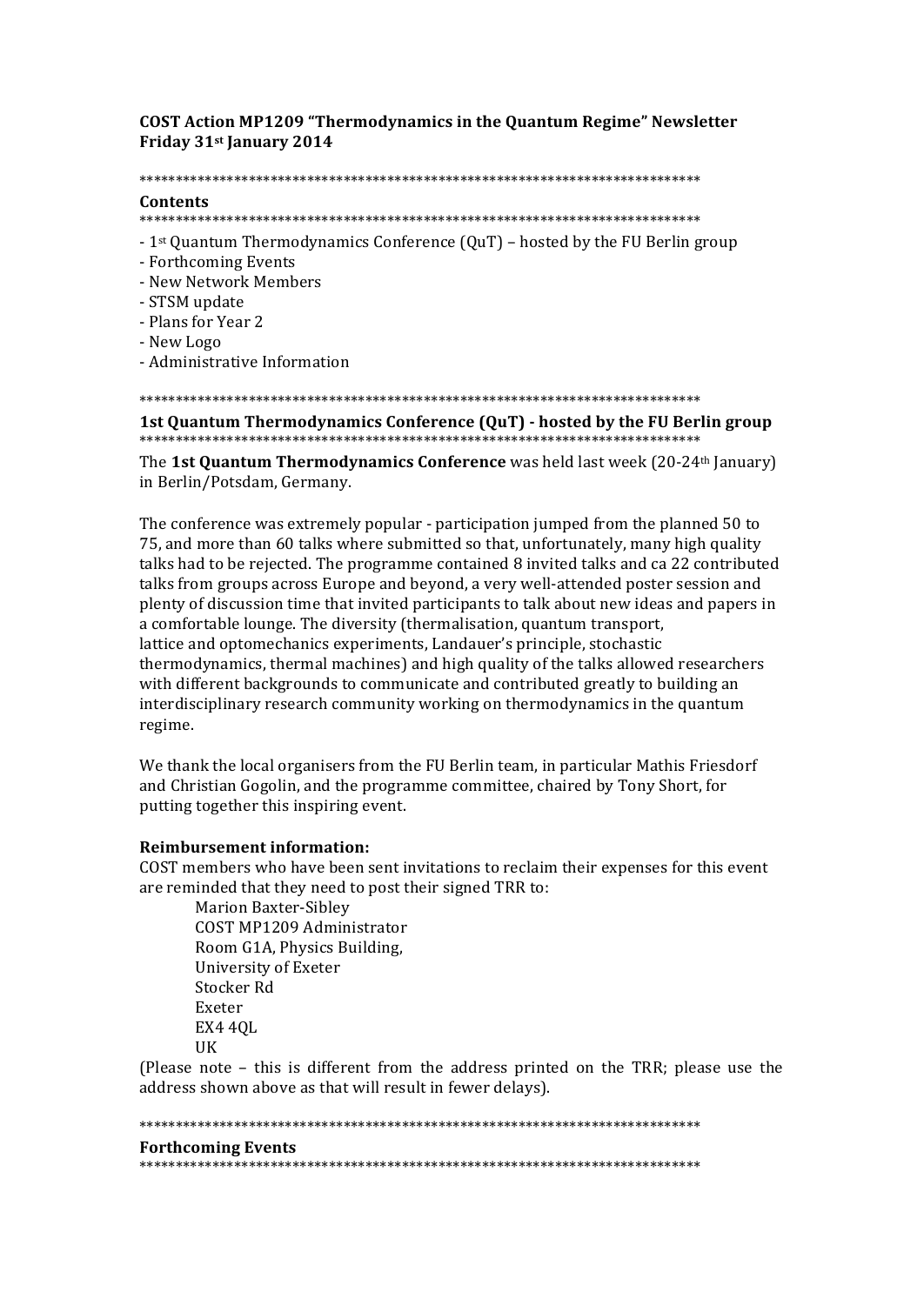99 years of Black Holes - from Astronomy to Quantum Gravity: COST network Another COST network, MP0905 is advertising this conference at the Steigenberger Hotel Sanssouci in Potsdam, May 20-22, 2014.

This conference shall bring together the Black Hole community (from Quantum to supermassive) as well as the Gravitational Wave Community. The main topics of the conference will cluster around Black Holes, Gravitational Waves and the Future of General Relativity and Quantum Physics. The goal of the meeting is to bring together experts from these communities, and share with each other the latest developments and open issues in their respective field.

Please register your participation and oral contribution (by March 30, 2014) at: www3.mpifr-bonn.mpg.de/div/meetings/potsdam/ Please find out more about this European funded effort at: http://www3.mpifr-bonn.mpg.de/div/vlbi/COST/

# **Galilee Workshop on Thermodynamics of Quantum Devices**

A small COST MP1209 workshop will be held between 31 March - April 3rd 2014 http://www.fh.huji.ac.il/conferences/seaofgalilee/index.php. At the moment there are no spaces available.

# 

## **New Network Members**

17 individual researchers have joined the network.

## **STSM Update**

We received 4 applications for STSM Call 3, all of which were approved.

The first 2 STSMs from Call 1 have now been completed successfully.

Call 4 will shortly open on the website http://gut.ethz.ch/index.php/stsm with a deadline for applications of March 15th.

#### **Plans for Year 2**

The MC have been reviewing the applications for hosting events in the next conference year. Likely dates are:

- WG meeting August 2014
- Winter Training School Jan 2015
- 2<sup>nd</sup> Quantum Thermodynamics Conference (QuT) April 2015

Watch this space for announcements of the planned events & opportunities to host events in years 3 & 4.

# **New Logo**